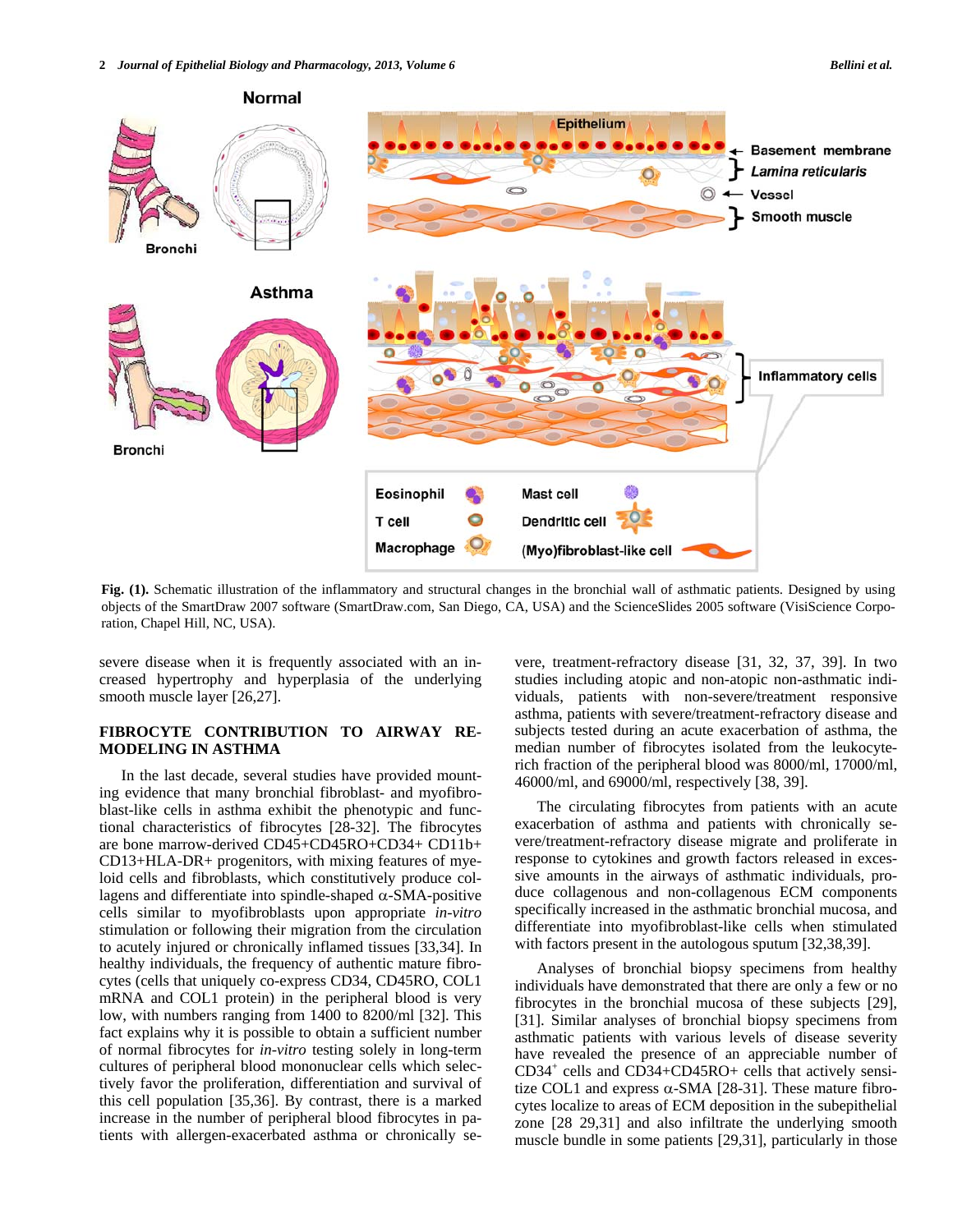with severe, treatment-refractory asthma [31]. The density of fibrocytes beneath the epithelial basement membrane correlates with the thickness of the *lamina reticularis* [29], which reflects the magnitude of subepithelial fibrosis. Fibrocyte infiltration of the subepithelial area also increases in patients requiring more intensive treatment to achieve disease control [31]. The highest densities of fibrocytes in the *lamina propria* have been detected in patients not receiving an antiinflammatory treatment [29] and in those who suffers from severe asthma despite the use of elevated doses of topical corticosteroids or oral corticosteroid treatment [31]. In cases where there is a prominent fibrocytes infiltration of the subepithelial zone it is possible to isolate CD34+COL1+ $\alpha$ -SMA+ fibrocytes in cultures of cells obtained by bronchoalveolare lavage [29]. During an acute exacerbation of the disease, fibrocytes co-expressing CD34, CD45RO and COL1 mRNA are also present in the induced sputum [32].

 In allergic patients with treatment-responsive and wellcontrolled asthma in absence of allergen exposure, the density of fibrocytes actively synthesizing COL1 markedly increases in the subepithelial zone within 24 hours following the inhalation of the clinically relevant allergen, and significant proportions of these cells also express  $\alpha$ -SMA [28]. The time-course of allergen-induced fibrocytes accumulation and frequency of a  $\alpha$ -SMA+ fibrocytes are consistent with more recently reported observations on the accumulation of fibroblast- and myofibroblast-like cells of undefined origin and phenotype in similarly allergen-exposed asthmatic individuals [25]. Moreover, certain functional characteristics of fibrocytes [32, 40, 41] are remarkably similar to those reported for bronchial fibroblast- and myofibroblast-like cells directly isolated from asthmatic airways [42, 43], including the pattern of cytokine production, the *in-vitro* susceptibility to viral infections and the response to viral stimulation.

 All these findings suggest a major role of fibrocytes in the genesis and progression of airway remodeling in asthma. Their important contribution to the development of irreversible airflow obstruction is supported by the existence of a significant correlation between the number of circulating COL1-producing fibrocytes and the magnitude of the yearly decline in lung function in patients with treatment-refractory asthma who already exhibit fixed airway narrowing [37]. Although there is at present no evidence of a statistically significant correlation between the number of peripheral blood fibrocytes and the density of fibrocytes in the bronchial mucosa, the *in-vitro* observations that circulating fibrocytes form symptomatic asthmatics migrate and differentiate in response to chemokines and growth factors present in increased amounts in the autologous sputum [39] strongly suggest an active recruitment of fibrocytes from the circulation during disease exacerbations and in treatment-resistant asthma. Fig. (**2**) shows representative microphotographs of fibrocytes detected in the induced sputum and peripheral blood of patients with uncontrolled asthma [32] and the ef-



**Fig. (2).** Identification of fibrocytes in the induced sputum (**A**) and in the peripheral blood (**B**) of patients with uncontrolled asthma and effects of stimulation with the fluid phase of induced sputum on the expression of the  $\alpha$ 1 chain of COL3 (COL3A1) (C) and  $\alpha$ -SMA (D) at the indicated points in time in autologous circulating fibrocytes [32], [38]. Fibrocytes in induced sputum were identified as cells co-expressing CD34 and the mRNA for the  $\alpha$ 1 chain of COL1 (COL1A1) by using a double immunohistochemical and *in-situ* hybridization technique [32].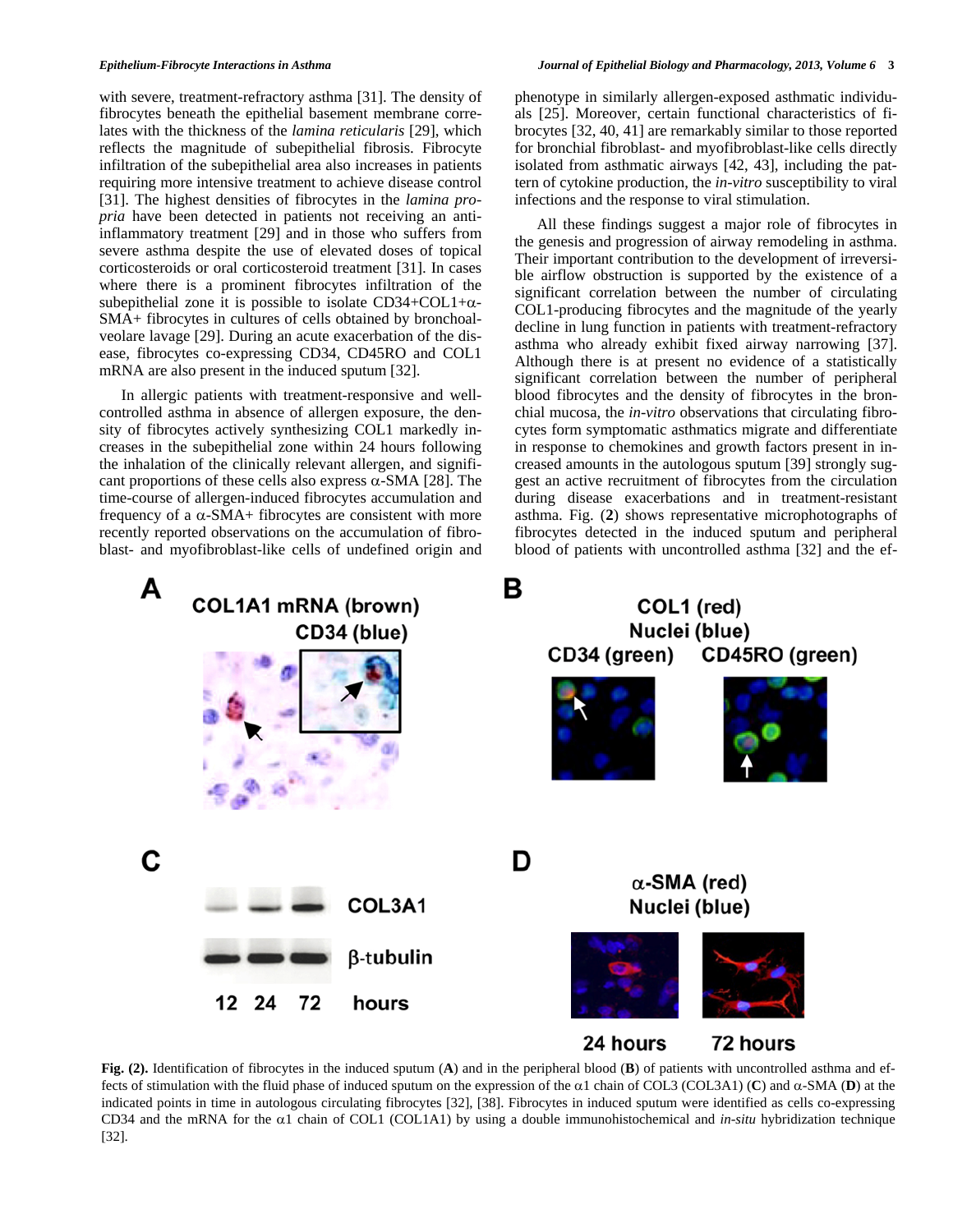fects of stimulation with the fluid phase of induced sputum on the expression of COL3 and  $\alpha$ -SMA in autologous circulating fibrocytes [38].

# **CONTRIBUTION OF EPITHELIAL CELL-DERIVED FACTORS TO FIBROCYTE ACCUMULATION AND DIFFERENTIATION IN ASTHMA**

 The results of the studies discussed above concur to suggest that the asthmatic bronchial epithelium may represent a major source of fibrocyte chemoattractants and growth factors. Epithelial cell-derived chemokines may be involved in the airway recruitment of fibrocytes from the peripheral blood because fibrocyte infiltration of the bronchial mucosa is particularly evident in the subepithelial zone [28,29]. Moreover, fibrocytes that have recently migrated toward the epithelium can be recovered from the asthmatic airways by using procedures that mainly sample cells present within or in close proximity of the epithelium, such as bronchoalveolar lavage [29] and sputum induction [32]. A study that tracked the migration of labeled circulating fibrocytes to the inflamed airways in a mouse model of chronic allergic asthma also demonstrated the predominant localization of recruited cells to the subepithelial zone of the bronchial wall [28]. Some of the mechanisms through which the epithelium may potentially drive the accumulation and local differentiation of fibrocytes in asthma have been recently identified (Fig. **3**) and will be discussed in this section.

 The circulating fibrocytes from patients with an acute exacerbation of asthma and asthmatic individuals with persistently severe/treatment-refractory disease express the receptors for some of the chemokines/cytokines and growth factors involved in asthma pathogenesis at higher levels than the circulating fibrocytes from patients with non-severe/ treatment-responsive asthma or non-asthmatic subjects [32, 38, 39, 44]. The receptors for the C-C motif chemokine ligands (CCLs) CCL5 (also known as regulated on activation normal T cell expressed and secreted or RANTES), CCL11 (also known as eotaxin) and CCL24 (also known as eotaxin

**Allergens, Viruses, Irritants** 



**Fig. (3).** Schematic illustration of the mechanisms of action of epithelial cell-derived factors that may potentially promote the accumulation and profibrotic function of fibrocytes in the bronchial mucosa of asthmatic patients. Designed by using objects of the ScienceSlides 2005 software (VisiScience Corporation, Chapel Hill, NC, USA).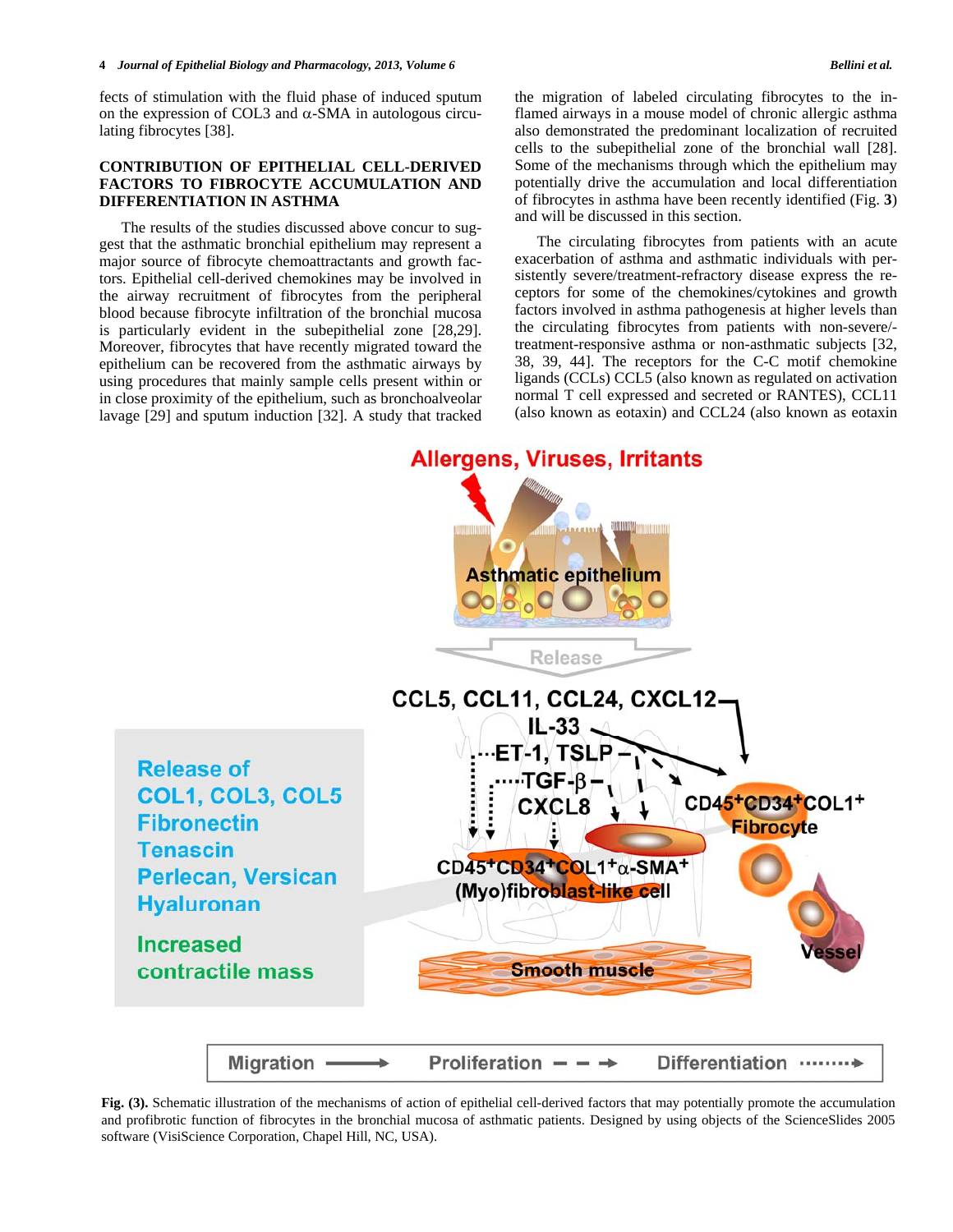2 or myeloid progenitor inhibitor factor-2) are functional receptors [39]. Their ligands are mainly produced by bronchial epithelial cells and are known to play a major role in the airway recruitment of eosinophils in asthma [45-48]. Recombinant CCL5, CCL11 and CCL24 induce the migration of circulating fibrocytes from patients with severe/ treatment-refractory asthma in a dose-dependent manner and endogenous CCL5, CCL11 and CCL24 significantly contribute to various extents to the fibrocyte chemotactic activity of the induced sputum from these subjects [39]. The existence of a relationship between the increased release of CCL11 from the asthmatic epithelium and the accumulation of fibrocytes in the bronchial mucosa is also supported by the combined results of two studies that evaluated the kinetics of CCL11 expression [47] and the time-course of the recruitment of eosinophils [47] and fibrocytes [28] in the airways of the same patients during an allergen-induced asthmatic response. The peak increase in CCL11 production occurred at 4 hours post-allergen inhalation, as assessed by examining the expression of CCL11 mRNA and protein in bronchial biopsies and by measuring the concentrations of immunoreactive CCL11 in the bronchoalveolar lavage fluid [47]. When sections of the same biopsy specimens were evaluated at a later stage to enumerate fibrocytes, it was evident that the peak increase in CCL11 production induced by allergen inhalation coincided with the first detectable increase in fibrocyte number in the bronchial mucosa [28]. Taken together, the results of the studies mentioned above may explain the reason why fibrocyte infiltration of the asthmatic airways and sputum fibrocytosis are most frequently observed in association with bronchial and sputum eosinophilia [31, 32].

 Another epithelial cell-derived factor involved in the genesis and persistence of airway inflammation in asthma is interleukin (IL)-33 [49,50]. This member of the IL-1 cytokine family is released from injured cells (e.g. cells exposed to allergens with proteolytic activity such as house dust mite allergens, infected cells, or cells subjected to mechanical injury) and it is considered to promote allergen-induced and innate inflammatory responses by functioning as an endogenous danger signal [49,50]. Increased quantities of immunoreactive IL-33 have been detected in the peripheral blood [51] and in the bronchoalveolar lavage fluid [52] of asthmatic patients and the bronchial epithelium of these subjects produce IL-33 at high levels [52]. Such an excessive release of IL-33 in asthmatic airways may occur in response to viral infections, exposure to allergens or as a result of the mechanical stress generated on the inflamed epithelium by repeated episodes of airflow obstructions. The circulating fibrocytes from patients with transiently uncontrolled allergic asthma show increased levels of expression of the specific receptor for IL-33 on their surface and IL-33 induces strong chemotactic and proliferative responses in these cells [38]. Moreover, the concentrations of IL-33 in the sputum of patients with transiently uncontrolled asthma significantly correlate with the number of sputum fibrocytes and the frequency of asthma symptoms in the previous week (Fig. **4**).

 Active signaling of epithelial cell- and eosinophil-derived transforming growth factor- $\beta$  (TGF- $\beta$ ) [53-55] and increased production of endothelin (ET)-1 in the bronchial epithelium [56-59] have been implicated in the pathogenesis of airway remodeling in asthma. Both TGF- $\beta$  [28, 35] and ET-1 [28] induce the differentiation of cultured fibrocytes into fibroblast- and myofibroblast-like cells that produce higher



**Fig. (4).** Evidence that the levels of sputum IL-33 in patients with uncontrolled asthma significantly correlate with the numbers of sputum fibrocytes (**A**) and with the frequency of asthma symptoms requiring reliever (short-acting bronchodilator) use during the day and/or at night in the previous week (**B**). The concentrations of IL-33 in the fluid phase of induced sputum were determined with the use of a commercially available enzyme-linked immunosorbent assay (Enzo Life Sciences). Fibrocytes in induced sputum were identified as cells co-expressing CD34 and the mRNA for the  $\alpha$ 1 chain of COL1 (COL1A1) by using a double immunohistochemical and *in-situ* hybridization technique [32]. The relationship between two sets of variables was evaluated by calculating the Pearson correlation coefficient.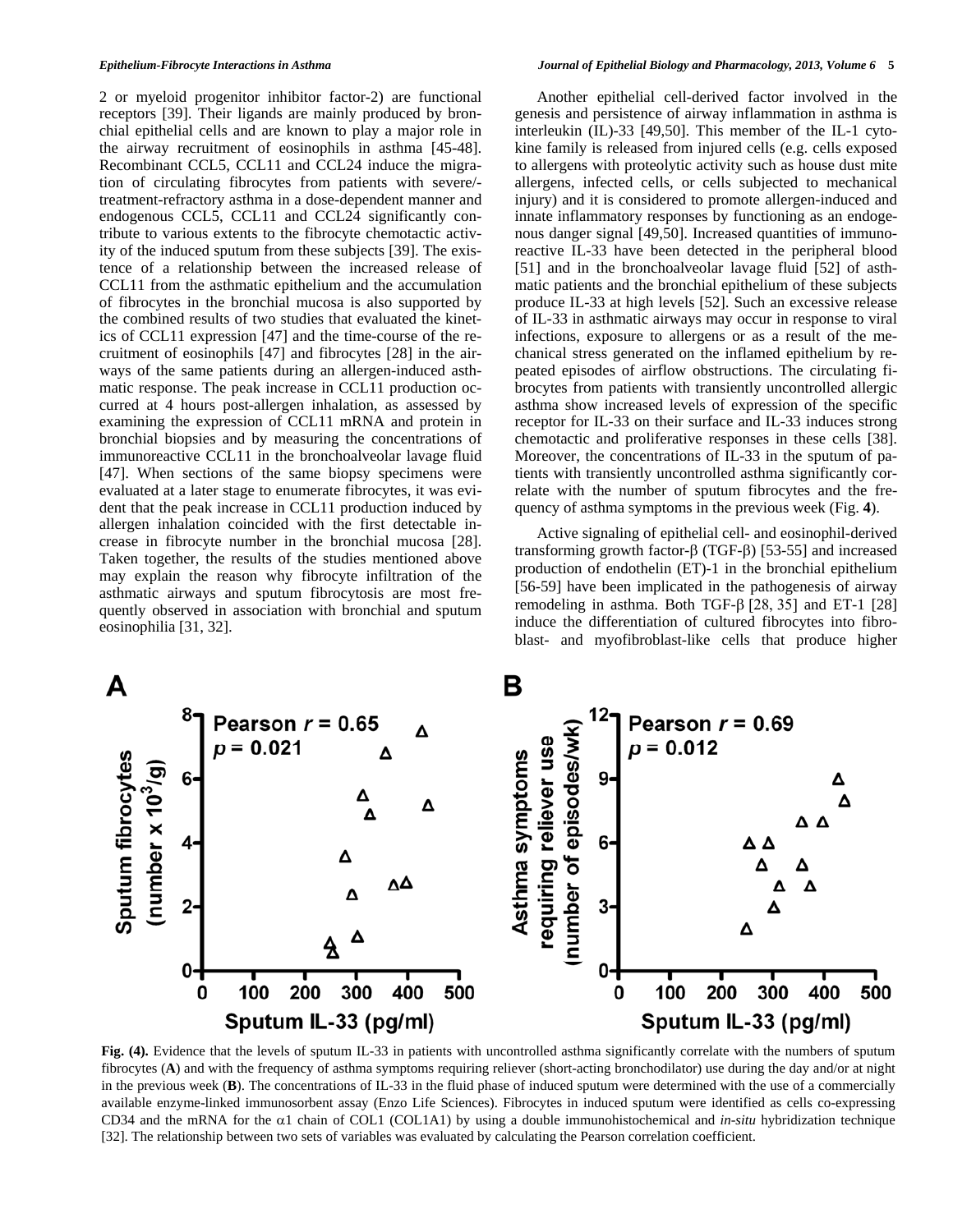amounts of COL1 and COL3 and more frequently acquire  $\alpha$ -SMA expression in comparison with unstimulated cells. Both TGF- $\beta$  and ET-1 also promote the expansion of the fibrocyte population *in vitro* [28]. During an allergeninduced asthmatic response, the increased accumulation of fibrocytes in the bronchial mucosa of asthmatic individuals is paralleled by the enhanced production of ET-1 in bronchial epithelial cells and endothelial cells and by the augmented release of TGF- $\beta$  from epithelial cells and eosinophils  $[60]$ . The peak increase in ET-1 and TGF- $\beta$  release in the airways is observed at 24 hours following allergen inhalation, when an appreciable proportion of fibrocytes have acquired the myofibroblast marker  $\alpha$ -SMA. A study in an animal model of chronic allergic asthma also supports the hypothesis that  $TGF-\beta$  may play a major role in the airway accumulation of fibrocytes and their further differentiation into fibroblast- and myofibroblast-like cells [28,61]. In this study, repeated allergen inhalation challenges of systemically sensitized mice for up to 8 weeks resulted in the progressive infiltration of the bronchial wall with CD34+COL1+ fibrocytes. Over the last 2 weeks of chronic allergen exposure, the mean percentage of collagen-producing fibrocytes that also expressed  $\alpha$ -SMA in the bronchial subepithelial zone increased from 32% to 45% [28]. The progressive increase in the density of fibrocytes beneath the epithelium correlated with the level of TGF- $\beta$  immunoreactivity in the bronchial wall and with the magnitude of collagen deposition [61].

 The C-X-C chemokine motif ligand 8 (CXCL8, also known as IL-8) is another cytokine expressed at high level in the bronchial epithelium of asthmatic patients [62]. The excessive production of CXCL8 is particularly evident in the airways of individuals with severe disease and is believed to contribute to the airway recruitment of neutrophils and to the expansion of the contractile mass in these patients [62-65]. IL-17A (also known as IL-17) is one of the many cytokines that may upregulate the secretion of CXCL8 in the asthmatic epithelium [66]. It also promotes the release of CXCL8 in circulating fibrocytes from patients with allergen-exacerbated asthma [32]. Following stimulation with IL-17A, these cells express increased levels of  $\alpha$ -SMA, without showing an increased production of collagens [32]. Such phenomenon is not apparently associated with activation of TGF- $\beta$  signaling but can be inhibited by blocking the effects of the IL-17Ainduced release of CXCL8 from fibrocytes themselves [32]. Other studies have demonstrated that human CXCL8 [67], [68] and its chicken orthologue [69] can induce  $\alpha$ -SMA in fibroblast-like cells and hepatic stellate cells and that CXCL8 may work independently from TGF- $\beta$  [68]. The mechanisms involved in the CXCL8-mediated induction of -SMA remain unclear. Nonetheless, the available data strongly suggest that epithelial CXCL8 may directly or indirectly contribute to promote the differentiation of fibrocytes into myofibroblast-like cells once circulating fibrocytes have migrated to the bronchial mucosa of asthmatic patients.

 Cultured human and murine fibrocytes express the receptor for CXCL12 (also known as stromal cell-derived factor-1) [35], a cytokine produced by bronchial epithelial cells and potentially involved in the promotion of airway inflammation in asthma [70, 71]. CXCL12 induces a migratory response in bone marrow-derived progenitors and inflammatory cells by aptotaxis, after binding to ECM components such as fibronectin and proteoglycans [72-75]. This mechanism of action explains the results of the original study mentioned above [35], where CXCL12 was unable to function as a fibrocyte chemoattractant *in vitro*, when tested in a standard chemotaxis assay, and did not induce the migration of circulating fibrocytes to the normal skin *in vivo*, following intradermal injection of the recombinant protein in mice. In agreement with the aptotactic effect of CXCL12, significant migratory responses of human fibrocytes to the recombinant cytokine were observed in an *in-vitro* assay employing fibronectin-coated filters and prolonged incubation periods [76]. Considering that the bronchial mucosa of asthmatic patients usually shows an increased deposition of fibronectin and proteoglycans beneath the epithelial basement membrane [9-11], it is reasonable to hypothesize that epithelial cell-derived CXCL12 may bind to these ECM components and guide the migration of fibrocytes and inflammatory cells toward the epithelium following their recruitment from the circulation as result of the excessive release of chemokines in the asthmatic airways.

 Thymic stromal lymphopoietin (TSLP) is a cytokine produced by the airway and skin epithelia in response to a variety of antigenic and environmental stimuli and is considered an important promoter of allergic inflammation [77]. TSLP production is increased in asthmatic airways and the magnitude of expression of this cytokine in the asthmatic epithelium correlate with the levels of disease severity [78]. A recent study [79] revealed the presence of elevated numbers of CD34+COL1+ fibrocytes in the fibrotic skin lesions of subjects affected by chronic atopic dermatitis. These cells expressed the TSLP receptor and experiments in a model of IL-13-induced fibrotic dermatitis in mice provided evidence of the potential involvement of epithelial cell-derived TSLP in the proliferation and further differentiation of fibrocytes at tissue site. A similar mechanism may also contribute to the accumulation and local differentiation of fibrocytes in other chronic allergic inflammatory disorders driven by helper type 2 T cell-derived cytokines and associated with fibrotic tissue remodeling, particularly chronic allergic asthma.

 The studies discussed above have uncovered important pathways through which the bronchial epithelium may drive the accumulation and profibrotic function of fibrocytes in asthma. Fig. (**3**) schematically summarize how epithelial cell-derived factors may potentially induce the progression of fibrotic changes and increase the mass of contractile cells in the bronchial wall of asthmatic patients by promoting fibrocyte recruitment and the local differentiation of these cells into fibroblast- and myofibroblast-like cells.

## **BENEFICIAL AND DELETERIOUS EFFECTS OF FI-BROCYTE ACCUMULATION ON EPITHELIAL IN-TEGRITY AND FUNCTION**

 Circulating fibrocytes are actively recruited from the circulation at an early stage of wound healing [80] and increasing fibrocyte accumulation at the wounded site accelerate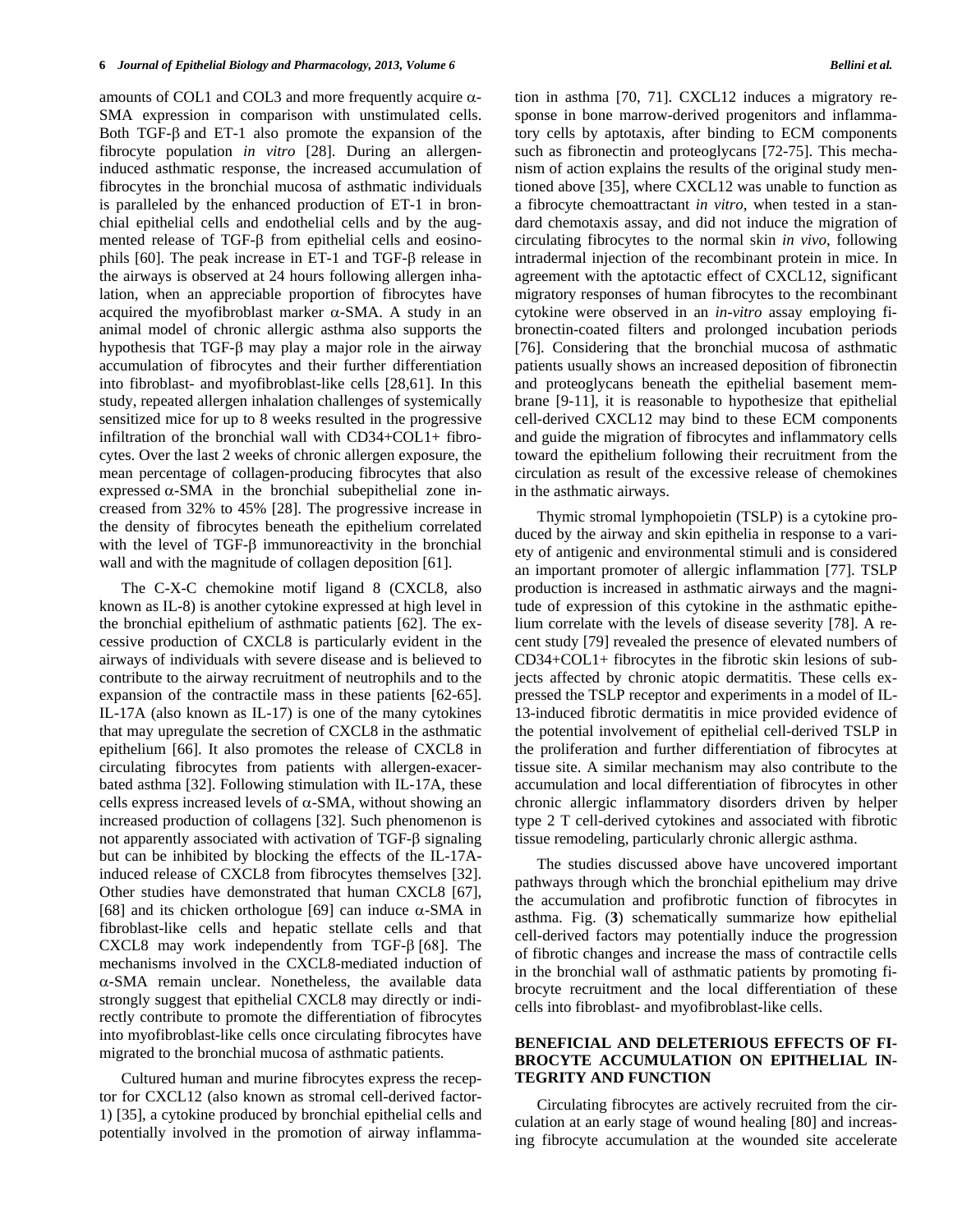wound repair [81, 82]. The ability of fibrocytes to facilitate tissue repair after injury has been related to their production of ECM components, ECM-degrading enzymes, proangiogenic factors and cytokines that induce the migration and proliferation of epithelial cells such as fibroblast growth factor (FGF)-7 [82]. Fibrocytes that acquire the expression of  $\alpha$ -SMA following their migration to the wounded tissue also have contractile properties that favor wound closure [80]- [82]. However, the bronchial mucosa of asthmatic patients resembles a chronic wound where neither the inflammatory phase nor the reparative phase resolve completely [61]. The inflammatory reaction is likely increased as a result of fibrocyte accumulation, because fibrocytes from asthmatic patients produce high quantities of proinflammatory cytokines such as CXCL1, CXCL8, IL-6 and tumor necrosis factor  $\alpha$ (TNF $\alpha$ ) [32, 38] (Fig. 5). In this situation, the production of FGF-7 and ECM-degrading enzymes that also degrade the epithelial basement membrane, such as matrix metalloprotease-9 (MMP-9) may have deleterious rather than beneficial effects on the integrity and function of the asthmatic bronchial epithelium (Fig. **5**).

 It is worth noting that the collagen and proteoglycan gene expression profile of fibrocytes would suggest that the main function of fibrocytes is tissue stabilization [36]. Thus, the fibrotic changes specifically induced by fibrocytes and the contractile force generated by  $\alpha$ -SMA+ fibrocytes in the subepithelial zone may concur to prevent further structural damage during repeated episodes of bronchial constriction in transiently uncontrolled or treatment-refractory asthma by enhancing the resistance to mechanical stress of an epithelial barrier weakened by the chronic inflammatory process [36, 60, 61] (Fig. **5**).

#### **CONCLUSION**

 There is increasing evidence that circulating fibrocytes may serve as a renewable source of fibroblast- and myofibroblast-like cells in the chronically inflamed airways of asthmatic patients and that fibrocyte accumulation may contribute to the progression of irreversible structural changes leading to fixed airway narrowing. The asthmatic bronchial epithelium is a major producer of potent fibrocyte chemoattractants and growth factors and may play a key role in the development and progression of airway remodeling by promoting the recruitment, local proliferation, and differentiation of fibrocytes (Fig. **3**). The accumulation of fibrocytes in the subepithelial zone may have both beneficial and detrimental effects on epithelial integrity and function. On the one hand, fibrocytes may enhance inflammation, promote the disruption of the epithelial basement membrane and contribute to a dysregulated proliferation of epithelial cells. On the other hand, fibrocytes may have a tissue-stabilizing effect and may increase the resistance to mechanical stress of the epithelial barrier.

### **ABBREVIATIONS**

|     | $\alpha$ -SMA = $\alpha$ -smooth muscle actin |
|-----|-----------------------------------------------|
| CCL | $= C-C$ motif chemokine ligand                |
|     | $COL1 = Type I collagen$                      |
|     | $COL1A1 = \alpha1$ chain of COL1              |
|     | $COL3 = Type III$ collagen                    |
|     | $COL3A1 = \alpha1$ chain of COL3              |
|     | $COL5 = Type V$ collagen                      |



**Fig. (5).** Schematic illustration of the possible effects of fibrocyte accumulation on epithelial integrity and function in asthma. Designed by using objects of the ScienceSlides 2005 software (VisiScience Corporation, Chapel Hill, NC, USA).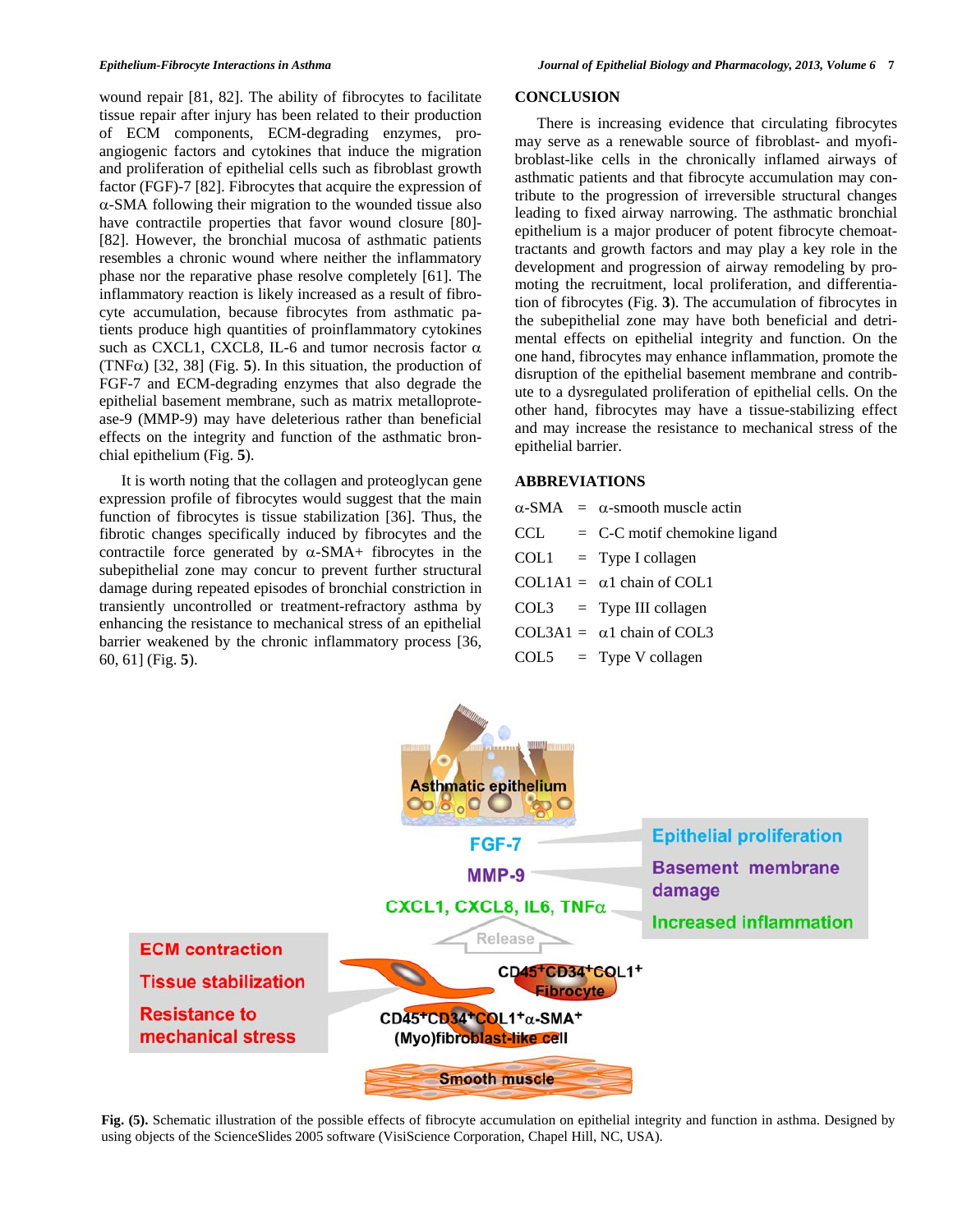| CXCL        | $= C-X-C$ motif chemokine ligand                  |
|-------------|---------------------------------------------------|
| ECM         | $=$ Extracellular matrix                          |
| $ET-1$      | $=$ Endothelin-1                                  |
|             | $FGF-7$ = Fibroblast growth factor-7              |
| $\Pi$ .     | $=$ Interleukin                                   |
|             | $MMP-9$ = Matrix metalloprotease-9                |
|             | $TGF-\beta$ = Transforming growth factor- $\beta$ |
|             | $TNF\alpha$ = Tumor necrosis factor $\alpha$      |
| <b>TSLP</b> | $=$ Thymic stromal lymphopoietin                  |

#### **CONFLICTS OF INTEREST**

 S. Mattoli is a founding shareholder and board member of AVAIL GmbH. The other authors have no potential conflicts of interest or financial interests to disclose.

#### **ACKNOWLEDGEMENTS**

None Declared.

#### **REFERENCES**

- [1] National asthma education and prevention program. Expert Panel Report 3 (EPR-3): Guidelines for the Diagnosis and Management of Asthma – Summary Report 2007. J Allergy Clin Immunol 2007; 120(5 Suppl): S94-S138.
- [2] Jeffery PK. Remodeling and inflammation of bronchi in asthma and chronic obstructive pulmonary disease. Proc Am Thorac Soc 2004; 1: 176-83.
- [3] Durrani SR, Viswanathan RK, Busse WW. What effect does asthma treatment have on airway remodeling? Current perspectives. J Allergy Clin Immunol 2011; 128: 439-48.
- [4] Roche WR, Beasley R, Williams JH, Holgate ST. Subepithelial fibrosis in the bronchi of asthmatics. Lancet 1989; 1: 520-4.
- [5] Ebina M, Takahashi T, Chiba T, Motomiya M. Cellular hypertrophy and hyperplasia of airway smooth muscles underlying bronchial asthma. A 3-D morphometric study. Am Rev Respir Dis 1993; 148: 720-6.
- [6] Cohen L, Xueping E, Tarsi J, *et al*. Epithelial cell proliferation contributes to airway remodeling in severe asthma. Am J Respir Crit Care Med 2007; 176: 138-45.
- [7] Halwani R, Al-Muhsen S, Hamid Q. Airway remodeling in asthma. Curr Opin Pharmacol 2010; 10: 236-45.
- [8] Detoraki A, Granata F, Staibano S, Rossi FW, Marone G, Genovese A. Angiogenesis and lymphangiogenesis in bronchial asthma. Allergy 2010; 65: 946-58.
- [9] Roberts CR. Is asthma a fibrotic disease? Chest 1995; 107(3 Suppl): 111S-7S.
- [10] Huang J, Olivenstein R, Taha R, Hamid Q, Ludwig M. Enhanced proteoglycan deposition in the airway wall of atopic asthmatics. Am J Respir Crit Care Med 1999; 160: 725-9.
- [11] Pini L, Hamid Q, Shannon J, *et al*. Differences in proteoglycans deposition in the airways of moderate and severe asthmatics. Eur Respir J 2007; 29: 71-7.
- [12] Pohunek P, Warner JO, Turzikova J, Kudrmann J, Roche WR. Markers of eosinophil inflammation and tissue re-modelling in children before clinically diagnosed bronchial asthma. Pediatr Allergy Immunol 2005; 16: 43-51.
- [13] Payne DN, Rogers AV, Aderoth E, *et al*. Early thickening of the reticular basement membrane in children with difficult asthma. Am J Respir Crit Care Med 2003; 167: 78-82.
- [14] Kasahara K, Shiba K, Ozawa T, Okuda K, Adachi M. Correlation between the bronchial subepithelial layer and whole airway wall thickness in patients with asthma. Thorax 2002; 57: 242-6.
- [15] Fish JE, Peters SP. Airway remodeling and persistent airway obstruction in asthma. J Allergy Clin Immunol 1999; 104: 509-16.
- [16] Shiba K, Kasahara K, Nakajima H, Adachi M. Structural changes of the airway wall impair respiratory function, even in mild asthma. Chest 2002; 122: 1622-6.
- [17] Milanese M, Crimi E, Scordamaglia A, *et al*. On the functional consequences of bronchial basement membrane thickening. J Appl Physiol 2001; 91: 1035-40.
- [18] Ward C, Johns DP, Bish R, *et al*. Reduced airway distensibility, fixed airflow limitation, and airway wall remodeling in asthma. Am J Respir Crit Care Med 2001; 164: 1718-21.
- [19] Pascual RM, Peters SP. The irreversible component of persistent asthma. J Allergy Clin Immunol 2009; 124: 883-90.
- [20] Brewster CEP, Howarth PH, Djukanovic R, Wilson J, Holgate ST, Roche WR. Myofibroblasts and subepthelial fibrosis in bronchial asthma. Am J Respir Cell Mol Biol 1990; 3: 507-11.
- [21] Holgate ST, Davies DE, Lackie PM, Wilson SJ, Puddicombe SM, Lordan JL. Epithelial-mesenchymal interaction in the pathogenesis of asthma. J Allergy Clin Immunol 2000; 105: 193-204.
- [22] Minshall EM, Leung D, Martin R, *et al*. Eosinophil-associated TGF- $\beta$ 1 mRNA expression and airway fibrosis in bronchial asthma. Am J Respir Cell Mol Biol 1997; 17: 326-33.
- [23] Bousquet J, Jeffery PK, Busse WW, Johnson M, Vignola AM. Asthma: from bronchoconstriction to airway inflammation and remodeling. Am J Respir Crit Care Med 2000; 161: 1720-45.
- [24] Humbles AA, Lloyd CM, McMillan SJ, *et al*. A critical role for eosinophils in allergic airway remodeling. Science 2004; 305: 1776-9.
- [25] Kariyawasam HH, Aizen M, Barkans J, Robinson DS, Kay AB. Remodeling and airway hyperesponsiveness but not cellular inflammation persist after allergen challenge in asthma. Am J Respir Crit Care Med 2007; 175: 896-904.
- [26] Benayoun L, Druilhe A, Dombret MC, Aubier M, Pretolani M. Airway structural alterations selectively associated with severe asthma. Am J Respir Crit Care Med 2003; 167: 1360-8.
- [27] Pepe C, Foley S, Shannon J, *et al*. Differences in airway remodeling between subjects with severe and moderate asthma. J Allergy Clin Immunol 2005; 116: 544-9.
- [28] Schmidt M, Sun G, Stacey MA, Mori L, Mattoli S. Identification of circulating fibrocytes as precursors of bronchial myofibroblasts in asthma. J Immunol 2003; 171: 380-9.
- [29] Nihlberg K, Larsen K, Hultgårdh-Nilsson A, Malmström A, Bjermer L, Westergren-Thorsson G. Tissue fibrocytes in patients with mild asthma: a possible link to thickness of reticular basement membrane? Respir Res 2006; 7: 50.
- [30] Larsen K, Macleod D, Nihlberg K, *et al*. Specific haptoglobin expression in bronchoalveolar lavage during differentiation of circulating fibroblast progenitor cells in mild asthma. J Proteome Res 2006; 5: 1479-83.
- [31] Saunders R, Siddiqui S, Kaur D, *et al*. Fibrocyte localization to the airway smooth muscle is a feature of asthma. J Allergy Clin Immunol 2009; 123: 376-84.
- [32] Bellini A, Marini MA, Bianchetti L, Barczyk M, Schmidt M, Mattoli S. Interleukin (IL)-4, IL-13, and IL-17A differentially affect the profibrotic and proinflammatory functions of fibrocytes from asthmatic patients. Mucosal Immunol 2012; 5: 140-9
- [33] Mattoli S, Bellini A, Schmidt M. The role of a human hematopoietic mesenchymal progenitor in wound healing and fibrotic diseases and implications for therapy. Curr Stem Cell Res Ther 2009;  $4: 266 - 80$
- [34] Herzog EL, Bucala R. Fibrocytes in health and disease. Exp Hematol 2010; 38: 548-56.
- [35] Abe R, Donnelly SC, Peng T, Bucala R, Metz CN. Peripheral blood fibrocytes: differentiation pathway and migration to wound sites. J Immunol 2001; 166: 7556-62.
- [36] Bianchetti L, Barczyk M, Cardoso J, Schmidt M, Bellini A, Mattoli S. Extracellular matrix remodelling properties of fibrocytes. J Cell Mol Med 2012; 16: 483-95.
- [37] Wang CH, Huang CD, Lin HC, *et al*. Increased circulating fibrocytes in asthma with chronic airflow obstruction. Am J Respir Crit Care Med 2008; 178: 583-91.
- [38] Bianchetti L, Marini MA, Isgrò M, Bellini A, Schmidt M, Mattoli S. IL-33 promotes the migration and proliferation of circulating fi-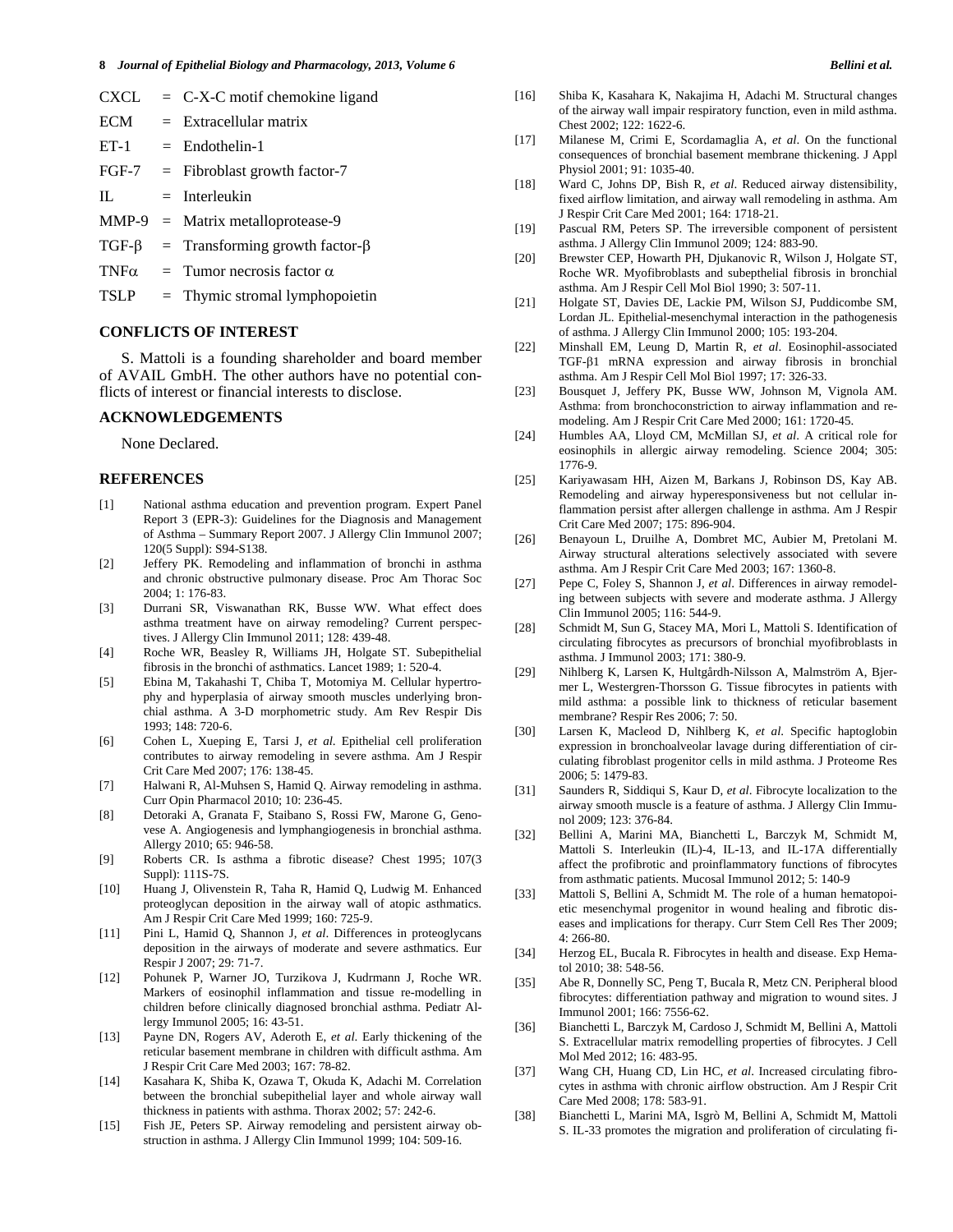brocytes from allergen-exacerbated asthma. Biochem Biophys Res Commun 2012; 426: 116-21.

- [39] Isgrò M, Bianchetti L, Marini MA, Bellini A, Schmidt M, Mattoli S. The C-C motif chemokine ligands CCL5, CCL11, and CCL24 induce the migration of circulating fibrocytes from patients with severe asthma. Mucosal Immunol 2012. [Epub ahead of print].
- [40] Chesney J, Metz C, Stavitsky AB, Bacher M, Bucala R. Regulated production of type I collagen and inflammatory cytokines by peripheral blood fibrocytes. J Immunol 1998; 160: 419-25.
- [41] Balmelli C, Alves MP, Steiner E, *et al*. Responsiveness of fibrocytes to toll-like receptor danger signals. Immunobiology 2008; 212: 693-9.
- [42] Zhang S, Howarth PH, Roche WR. Cytokine production by cell cultures from bronchial subepithelial myofibroblasts. J Pathol 1996; 180: 95-101.
- [43] Bedke N, Haitchi HM, Xatzipsalti M, Holgate ST, Davies DE. Contribution of bronchial fibroblasts to the antiviral response in asthma. J Immunol 2009; 182: 3660-7.
- [44] Wang CH, Huang CD, Lin HC, *et al*. Increased activation of fibrocytes in patients with chronic obstructive asthma through an epidermal growth factor receptor-dependent pathway. J Allergy Clin Immunol 2012; 129: 1367-76.
- [45] Mattoli S, Stacey MA, Sun G, Bellini A, Marini M. Eotaxin expression and eosinophilic inflammation in asthma. Biochem Biophys Res Commun 1997; 236: 299-301.
- [46] Ying S, Robinson DS, Meng Q, *et al*. Enhanced expression of eotaxin and CCR3 mRNA and protein in atopic asthma: association with airway hyperresponsiveness and predominant colocalization of eotaxin mRNA to bronchial epithelial and endothelial cells. Eur J Immunol 1997; 27: 3507-16.
- [47] Brown JR, Kleimberg J, Marini M, Sun G, Bellini A, Mattoli S. Kinetics of eotaxin expression and its relationship to eosinophil accumulation and activation in bronchial biopsies and bronchoalveolar lavage of asthmatic patients after allergen inhalation. Clin Exp Immunol 1998; 114: 137-46.
- [48] Ying S, Meng Q, Zeibecoglou K, *et al*. Eosinophil chemotactic chemokines (eotaxin, eotaxin-2, RANTES, monocyte chemoattractant protein-3 [MCP-3], and MCP-4), and C-C chemokine receptor 3 expression in bronchial biopsies from atopic and nonatopic (intrinsic) asthmatics. J Immunol 1999; 163: 6321-9.
- [49] Borish L, Steinke JW. Interleukin-33 in asthma: how big of a role does it play? Curr Allergy Asthma Rep 2011; 11: 7-11.
- [50] Oboki K, Nakae, Matsumoto K, Saito H. IL-33 and airway inflammation, Allergy Asthma Immunol Res 2011; 3: 81-8.
- [51] Glück J, Rymarczyk B, Rogala B. Serum IL-33 but not ST2 level is elevated in intermittent allergic rhinitis and is a marker of the disease severity. Inflamm Res 2012; 61: 547-50.
- [52] Préfontaine D, Nadigel J, Chouiali F, *et al*. Increased IL-33 expression by epithelial cells in bronchial asthma. J Allergy Clin Immunol 2010; 125: 752-4.
- [53] Phipps S, Benyahia F, Ou TT, Barkans J, Robinson DS, Kay AB. Acute allergen-induced airway remodeling in atopic asthma. Am J Respir Cell Mol Biol 2004; 31: 626-32.
- [54] Sagara H, Okada T, Okumura K, *et al*. Activation of TGFbeta/Smad2 signaling is associated with airway remodeling in asthma. J Allergy Clin Immunol 2002; 110: 249-54
- [55] McMillan SJ, Xanthou G, Lloyd CM. Manipulation of allergeninduced airway remodeling by treatment with anti-TGF- $\beta$  antibody: Effect on the Smad signaling pathway. J Immunol 2005; 174: 5774-80.
- [56] Mattoli S, Soloperto M, Marini M, Fasoli A. Levels of endothelin in the bronchoalveolar lavage fluid of patients with symptomatic asthma and reversible airflow obstruction. J Allergy Clin Immunol 1991; 88: 376-84.
- [57] Ackerman V, Carpi S, Bellini A, Vassalli G, Marini M, Mattoli S. Constitutive expression of endothelin in bronchial epithelial cells of patients with symptomatic and asymptomatic asthma and modulation by histamine and interleukin-1. J Allergy Clin Immunol 1995; 96: 618-27.
- [58] Goldie RG. Potential role of the endothelins in airway remodeling in asthma. Pulm Pharmacol Ther 1999; 12: 79-80.
- [59] Pégorier S, Arouche N, Dombret MC, Aubier M, Pretolani M. Augmented epithelial endothelin-1 expression in refractory asthma. J Allergy Clin Immunol 2007; 120: 1301-7.
- [60] Schmidt M, Mattoli S. Role in asthmatic lung disease. In: Bucala R, Ed. Fibrocytes: New insights into tissue repair and systemic fibroses. Chapter 6. Singapore: World Scientific Publishing. 2007; pp. 105-23.
- [61] Mattoli S. Tissue repair in asthma: The origin of subepithelial fibroblasts and myofibroblasts. In: Chaponnier C, Desmoulière A, Gabbiani G, Eds. Tissue repair, contraction and the myofibroblasts. Chapter 4. Georgetown (TX): Landes Bioscience and Springer Science + Business Media 2006; pp. 40-6.
- [62] Marini M, Vittori E, Hollemborg J, Mattoli S. Expression of the potent inflammatory cytokines, granulocyte-macrophage- colonystimulating factor and interleukin-6 and interleukin-8, in bronchial epithelial cells of patients with asthma. J Allergy Clin Immunol 1992; 89: 1001-9.
- [63] Nocker RE, Schoonbrood DE, van der Graaf EA, *et al*. Interleukin-8 in airway inflammation in patients with asthma and chronic obstructive pulmonary diseases. Int Arch Allergy Immunol 1996; 109: 183-91.
- [64] Hamilton LM, Torres-Lozano C, Puddicombe SM, *et al*. The role of the epidermal growth factor receptor in sustaining neutrophil inflammation in severe asthma. Clin Exp Allergy 2003; 33: 233-40.
- [65] Govindaraju V, Michoud MC, Al-Chalabi M, Ferraro P, Powell WS, Martin JG. Interleukin-8: novel roles in airway smooth muscle contraction and migration. Am J Physiol Cell Physiol 2006; 291: C957-65.
- [66] Laan M, Cui ZH, Hoshino H, *et al*. Neutrophil recruitment by human IL-17 via C-X-C chemokine release in the airways. J Immunol 1999; 162: 2347-52.
- [67] Schauer IG, Ressler SJ, Tuxhorn JA, Dang TD, Rowley DR. Elevated epithelial expression of interleukin-8 correlates with myofibroblast reactive stroma in benign prostatic hyperplasia. Urology 2008; 72: 205-13.
- [68] Clément S, Pascarella S, Conzelmann S, Gonelle-Gispert C, Guillox K, Negro F. The hepatitis C virus core protein indirectly induces alpha-smooth muscle actin expression in hepatic stellate cells via interleukin-8. J Hepatol 2010; 52: 635-43.
- [69] Feugate JE, Wong L, Li QJ, Martins-Green M. The CXC chemokine cCAF stimulates precocious deposition of ECM molecules by wound fibroblasts, accelerating development of granulation tissue. BMC Cell Biol 2002; 3:13.
- [70] Hoshino M, Aoike N, Takahashi M, Nakamura Y, Nakagawa T. Increased immunoreactivity of stroma cell-derived factor-1 and angiogenesis in asthma. Eur Respir J 2003; 21: 804-9.
- [71] Negrete-García MC, Velasquez JR, Popoca-Coyotl A, Montes-Vizuet AR, Juárez-Carvajal E, Teran LM. Chemokine (C-X-C motif) ligand 12/stromal cell-derived factor-1 is associated with leukocyte recruitment in asthma. Chest 2010; 138: 100-6.
- [72] Voermans C, Gerritsen WR, von dem Borne AE, van der Schoot CE. Increased migration of cord blood-derived CD34+ cells, as compared to bone marrow and mobilized peripheral blood CD34+ cells, across uncoated or fibronectin-coated filters. Exp Hematol 1999; 27: 1806-14.
- [73] Mbemba E, Gluckman JC, Gattegno L. Glycan and glycosaminoglycan binding properties of stromal cell-derived factor (SDF)- 1alpha. Glycobiology 2000; 10: 21-9.
- [74] Pelletier AJ, van der Laan LJ, Hildbrand P, *et al*. Presentation of chemokine SDF-1 alpha by fibronectrin mediates directed migration of T cells. Blood 2000; 96: 2682-90.
- [75] Netelenbos T, Zuijderduijn S, van den Born J, *et al*. Proteoglycans guide SDF-1-induced migration of hematopoietic progenitor cells. J Leukoc Biol 2002; 72: 353-62.
- [76] Phillips RJ, Burdick MD, Hong K, *et al*. Circulating fibrocytes traffic to the lungs in response to CXCL12 and mediate fibrosis. J Clin Invest 2004; 114: 438-46.
- [77] Ziegler SF, Artis D. Sensing the outside world: TSLP regulates barrier immunity. Nat Immunol 2010; 11: 289-93.
- [78] Ying S, O'Connor B, Ratoff Q, *et al*. Thymic stromal lymphopoietin expression is increased in asthmatic airways and correlates